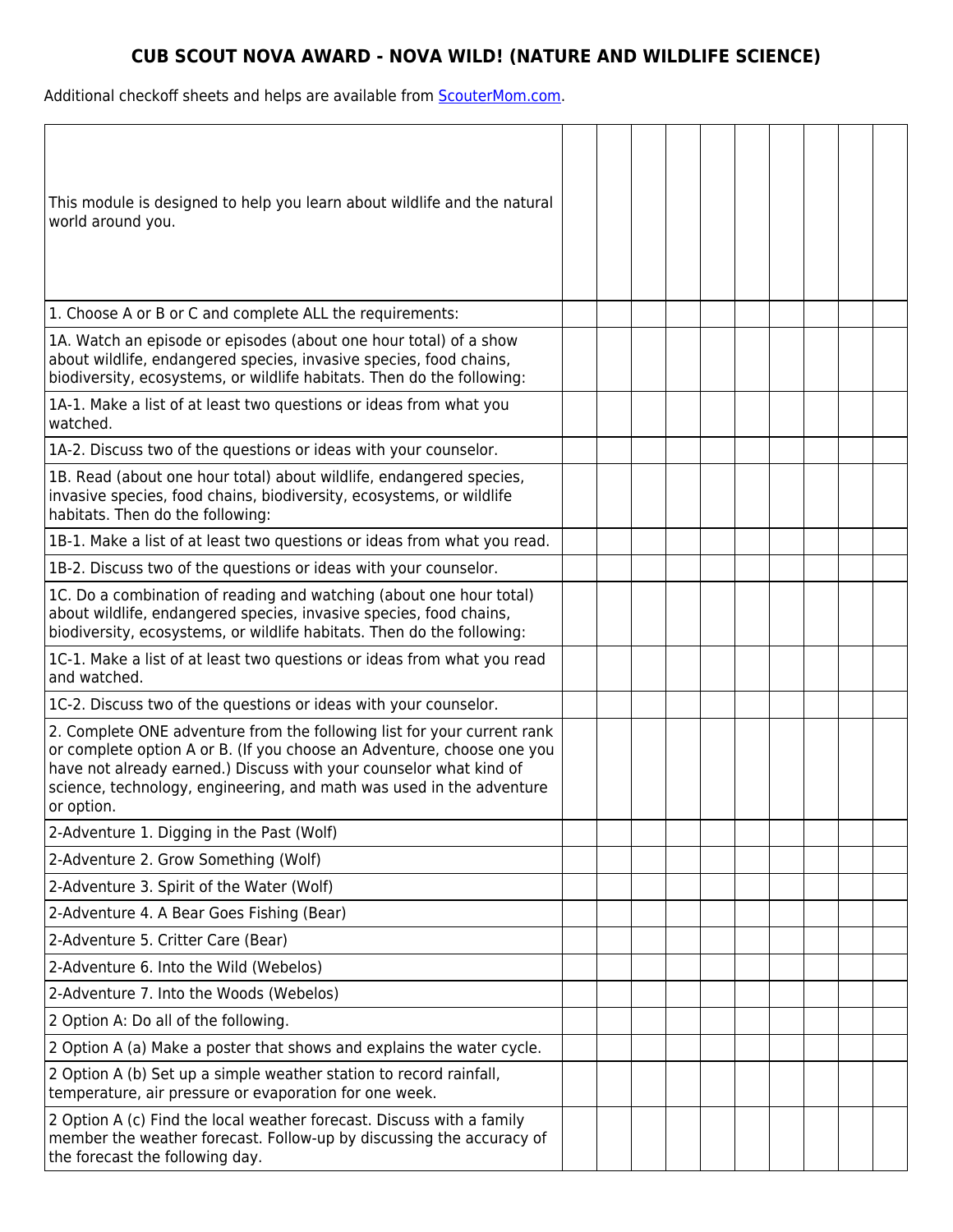| This module is designed to help you learn about wildlife and the natural<br>world around you.                                                                                                                                                                                                                                                                              |  |  |  |  |  |
|----------------------------------------------------------------------------------------------------------------------------------------------------------------------------------------------------------------------------------------------------------------------------------------------------------------------------------------------------------------------------|--|--|--|--|--|
| 2 Option B: Do all of the following.                                                                                                                                                                                                                                                                                                                                       |  |  |  |  |  |
| 2 Option B (a) Explain what natural resources are and why it's<br>important to protect and conserve them.                                                                                                                                                                                                                                                                  |  |  |  |  |  |
| 2 Option B (b) Make a poster that shows and explains the food chain.<br>Describe to your den or adult what happens when the food chain<br>becomes broken or damaged.                                                                                                                                                                                                       |  |  |  |  |  |
| 2 Option B (c) Learn about an endangered species. Make a report to<br>your den or adult that includes a picture, how the species became<br>endangered, and what is being done to save it.                                                                                                                                                                                  |  |  |  |  |  |
| 3. Explore.                                                                                                                                                                                                                                                                                                                                                                |  |  |  |  |  |
| 3A. What is wildlife? Wildlife refers to animals that are not normally<br>domesticated (raised by humans).                                                                                                                                                                                                                                                                 |  |  |  |  |  |
| 3B. Explain the relationships among producer, prey, predator, and food<br>chain. (You may draw and label a food chain to help you answer this<br>question.)                                                                                                                                                                                                                |  |  |  |  |  |
| 3C. Draw (or find) pictures of your favorite native plant, native reptile or<br>fish, native bird, and native mammal that live in an ecosystem near<br>you. Why do you like these? How do they fit into the ecosystem?                                                                                                                                                     |  |  |  |  |  |
| 3D. Discuss what you have learned with your counselor.                                                                                                                                                                                                                                                                                                                     |  |  |  |  |  |
| 4. Act like a naturalist. Choose TWO from A or B or C or D or E or F, and<br>complete ALL the requirements for those options.                                                                                                                                                                                                                                              |  |  |  |  |  |
| 4A. Investigate the endangered species in your state.                                                                                                                                                                                                                                                                                                                      |  |  |  |  |  |
| 4A-1. Make a list, drawing, or photo collection of three to five animals<br>and plants that are endangered.                                                                                                                                                                                                                                                                |  |  |  |  |  |
| 4A-2. Design a display (a poster, PowerPoint presentation, or other type<br>of display) to show at least 10 of the threatened, endangered, or extinct<br>species in your state. (You may use your drawings or photo collection in<br>your display.)                                                                                                                        |  |  |  |  |  |
| 4A-3. Discuss with your counselor the differences between threatened,<br>endangered, and extinct species. Discuss how threatened animals or<br>plants could become endangered or extinct. How might the loss of<br>these animals or plants affect the ecosystem and food chain? What can<br>be done to preserve these species?                                             |  |  |  |  |  |
| 4B. Investigate invasive species.                                                                                                                                                                                                                                                                                                                                          |  |  |  |  |  |
| 4B-1. Make a list, drawing, or photo collection of at least five mammals,<br>plants, fish, birds, insects, or any other organisms that are invasive in<br>your state or region of the country.                                                                                                                                                                             |  |  |  |  |  |
| 4B-2. Design a presentation (a poster, PowerPoint presentation, or other<br>display) including at least one of the invasive species from your list.<br>Explain where they came from, how they got to your area, what<br>damage they are causing, and what is being done to get rid of them.<br>Share your presentation with your counselor and your family or your<br>den. |  |  |  |  |  |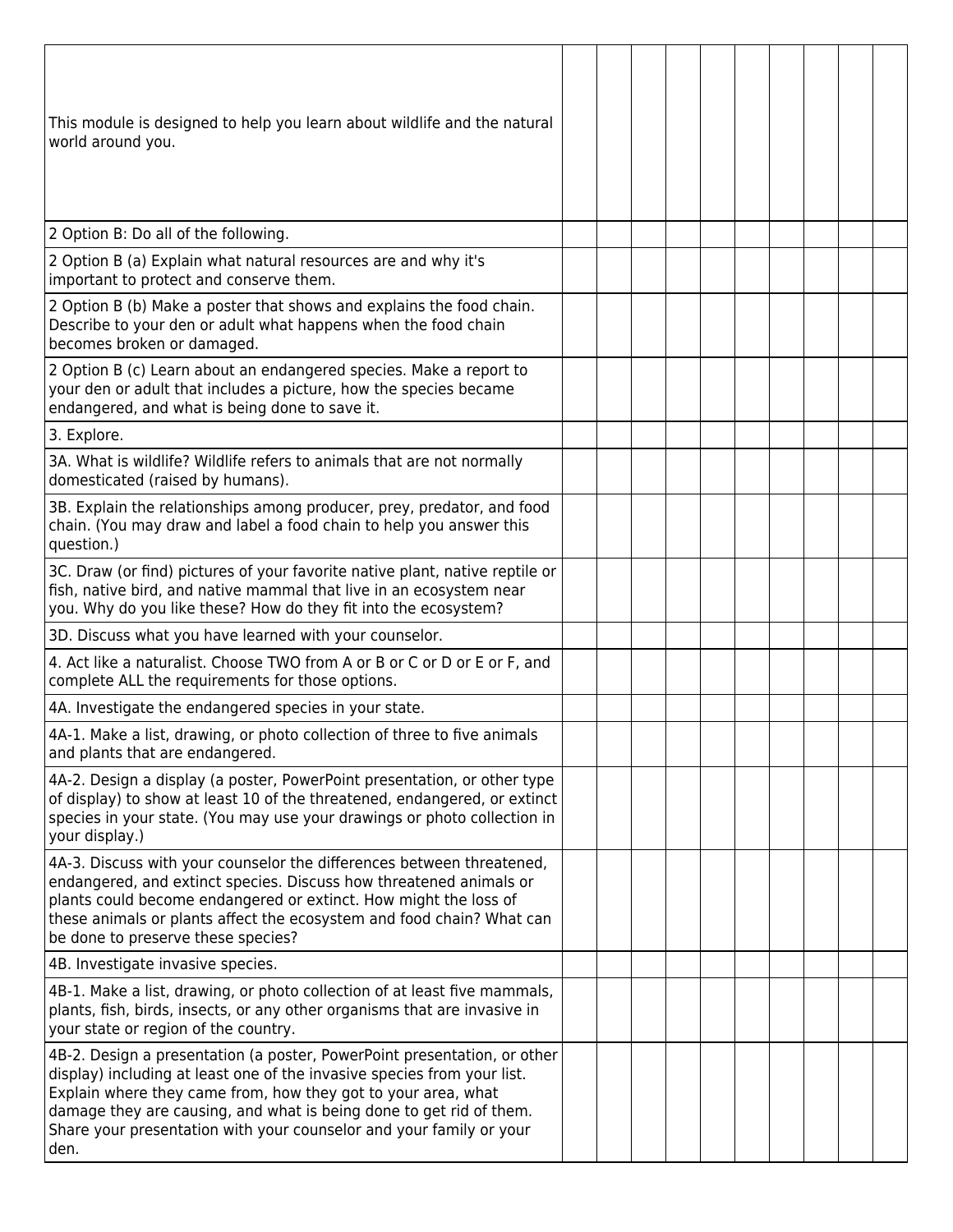| This module is designed to help you learn about wildlife and the natural<br>world around you.                                                                                                                                                                                                                                                                                                            |  |  |  |  |  |
|----------------------------------------------------------------------------------------------------------------------------------------------------------------------------------------------------------------------------------------------------------------------------------------------------------------------------------------------------------------------------------------------------------|--|--|--|--|--|
| 4B-3. Discuss with your counselor what an invasive species is, how<br>invasive animals or plants cause problems for native species, and how<br>these invasive species could affect an ecosystem and food chain.                                                                                                                                                                                          |  |  |  |  |  |
| 4C. Visit an ecosystem near where you live.                                                                                                                                                                                                                                                                                                                                                              |  |  |  |  |  |
| 4C-1. Investigate the types of animals and plants that live in that<br>ecosystem.                                                                                                                                                                                                                                                                                                                        |  |  |  |  |  |
| 4C-2. Draw a food web of the animals and plants that live in this<br>ecosystem. Mark the herbivores, omnivores, and carnivores. Include at<br>least one decomposer or scavenger.                                                                                                                                                                                                                         |  |  |  |  |  |
| 4C-3. Discuss with your counselor (using your food web drawing) how<br>the animals or plants in the food web fit into a food chain. Which<br>animals are predators and which can be prey? How does each plant and<br>animal obtain its energy? Describe the energy source for all the plants<br>and animals.                                                                                             |  |  |  |  |  |
| 4D. Investigate one wild mammal, bird, fish, or reptile that lives near<br>you.                                                                                                                                                                                                                                                                                                                          |  |  |  |  |  |
| 4D-1. Create a diorama representing the habitat of this creature.<br>Include representations of everything it needs to survive; its home,<br>nest, or den; and possible threats. You may use a variety of different<br>materials within your diorama (usually constructed in a shoebox or<br>similar container).                                                                                         |  |  |  |  |  |
| 4D-2. Explain to your counselor what your animal must have in its<br>habitat in order to survive.                                                                                                                                                                                                                                                                                                        |  |  |  |  |  |
| 4E. Investigate your wild neighbors.                                                                                                                                                                                                                                                                                                                                                                     |  |  |  |  |  |
| 4E-1. Make a bird feeder and set it up in a place where you may<br>observe visitors. The feeder could be complex or as simple as a<br>pinecone covered with peanut butter and rolled in birdseed and then<br>tied with a string to an appropriate location, like a tree branch.                                                                                                                          |  |  |  |  |  |
| 4E-2. Fill the feeder with birdseed. (Make sure that your feeder does not<br>remain empty once you have started feeding birds.)                                                                                                                                                                                                                                                                          |  |  |  |  |  |
| 4E-3. Provide a source of water.                                                                                                                                                                                                                                                                                                                                                                         |  |  |  |  |  |
| 4E-4. Watch and record the visitors to your feeder for two or three<br>weeks. (It may take a while for visitors to discover your food source.)                                                                                                                                                                                                                                                           |  |  |  |  |  |
| 4E-5. Identify your visitors using a field guide, and keep a list of what<br>visits your feeder. (Visitors are not always birds! Sometimes deer,<br>rabbits, chipmunks, squirrels, and raccoons visit bird feeders-or the<br>area under the feeder! The kinds of nonbird visitors will depend on<br>where you live. You may want to investigate how to collect the tracks of<br>any nighttime visitors.) |  |  |  |  |  |
| 4E-6. Discuss with your counselor what you learned about your wild<br>neighbors.                                                                                                                                                                                                                                                                                                                         |  |  |  |  |  |
| 4F. Earn the Cub Scout World Conservation Award (if you have not<br>already earned them for another Nova award).                                                                                                                                                                                                                                                                                         |  |  |  |  |  |